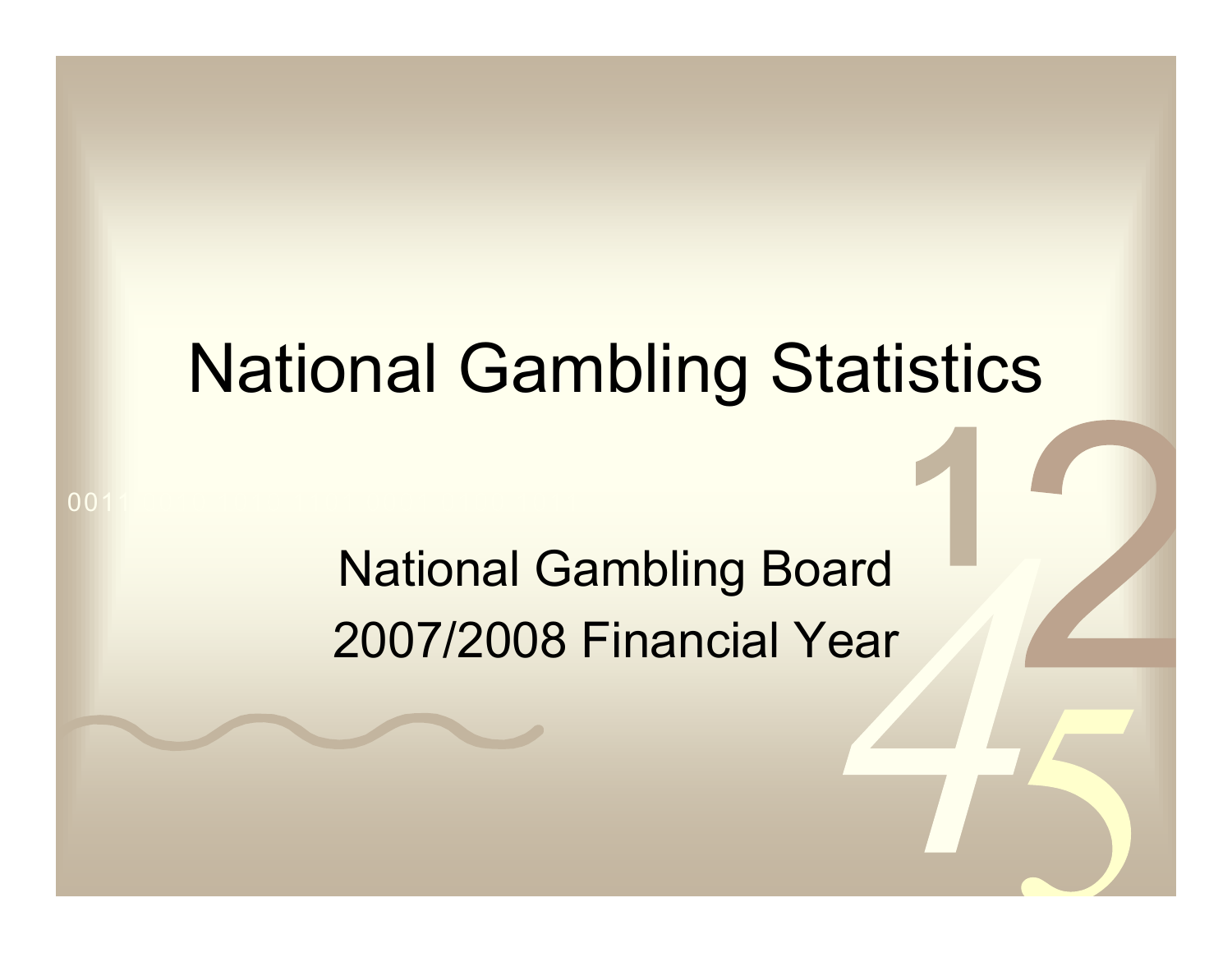#### Exclusion of claims

These figures are based on unaudited data received from provincial gambling boards. The National Gambling Board is, therefore, unable to warrant the accuracy of the information, data and compilation as contained in this report.

Readers are deemed to have waived and renounced all rights to any claim against the abovementioned institution and their employees for any loss or damage of any nature whatsoever arising from the use or reliance upon such information, data or complaints.

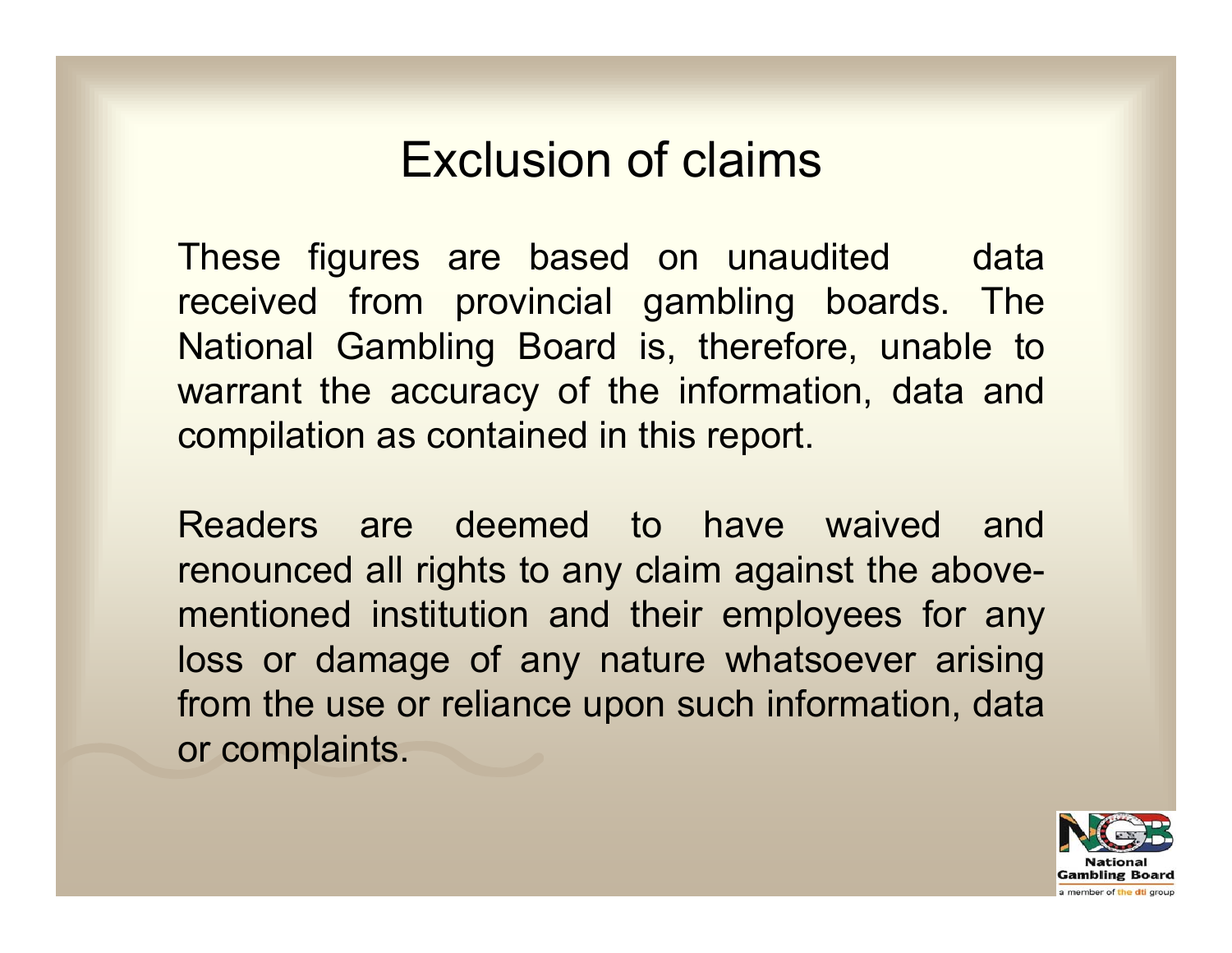## **Notes**

- **TO** = Turnover (the rand value of money wagered including money wagered from winnings)
- **GGR** = Gross Gambling Revenue (the rand value of the gross win of an operator i.e. turnover less winnings paid to players)
- **Tax** = Gambling tax (gambling tax levied by provinces and collected by PLAs)
- **RTP** = Return to player/punter
- **F2008** = 2007/2008 financial year
- **Q1** = 01 April 30 June 2007
- **Q2** = 01 July 30 September 2007
- **Q3** = 01 October 31 December 2007
- **Q4** = 01 January 31 March 2008

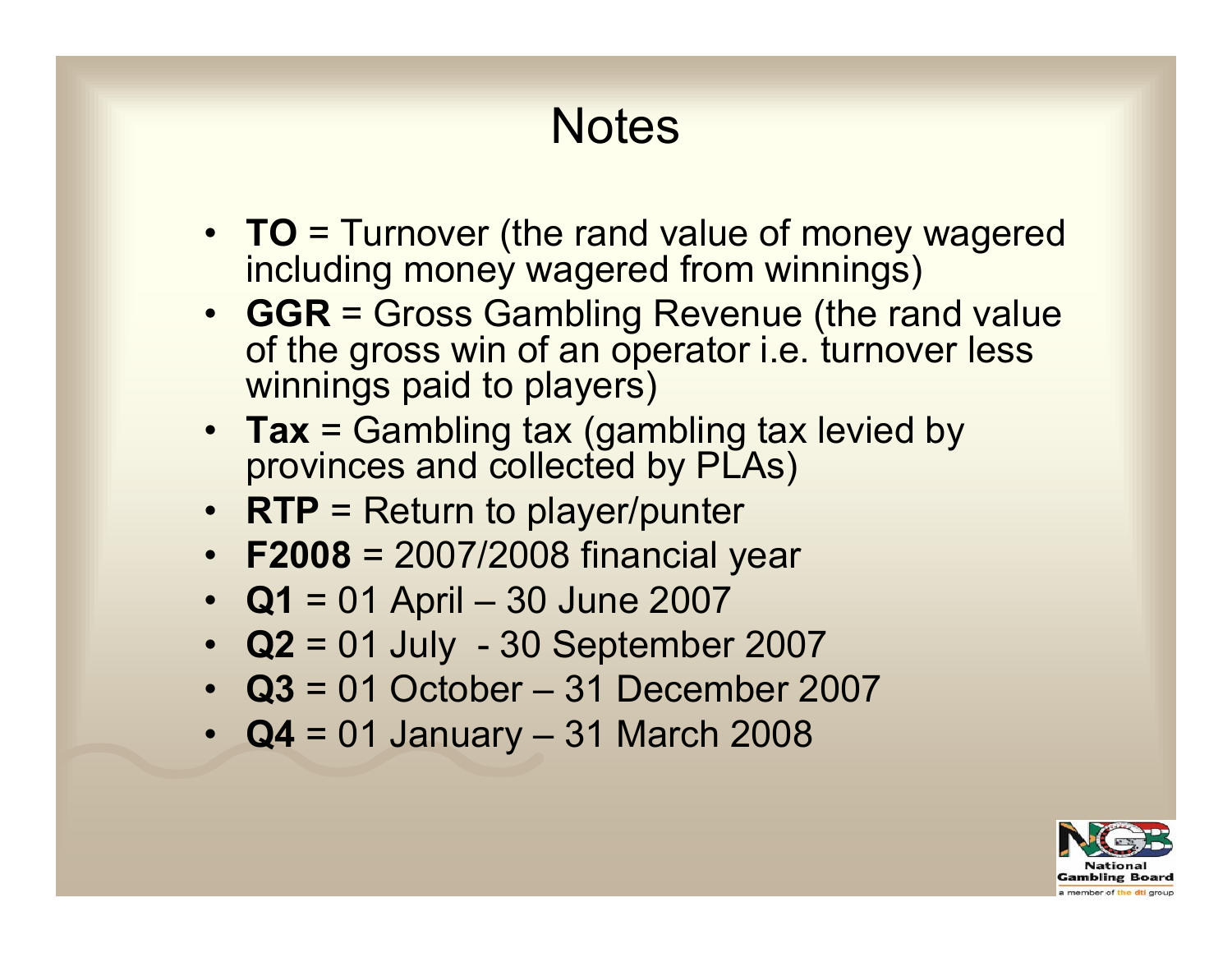#### GGR per province – F2008

**■Gauteng ■W Cape DKZN DMpumalanga ■Limpopo ■N West ■N Cape DE Cape ■F State** 

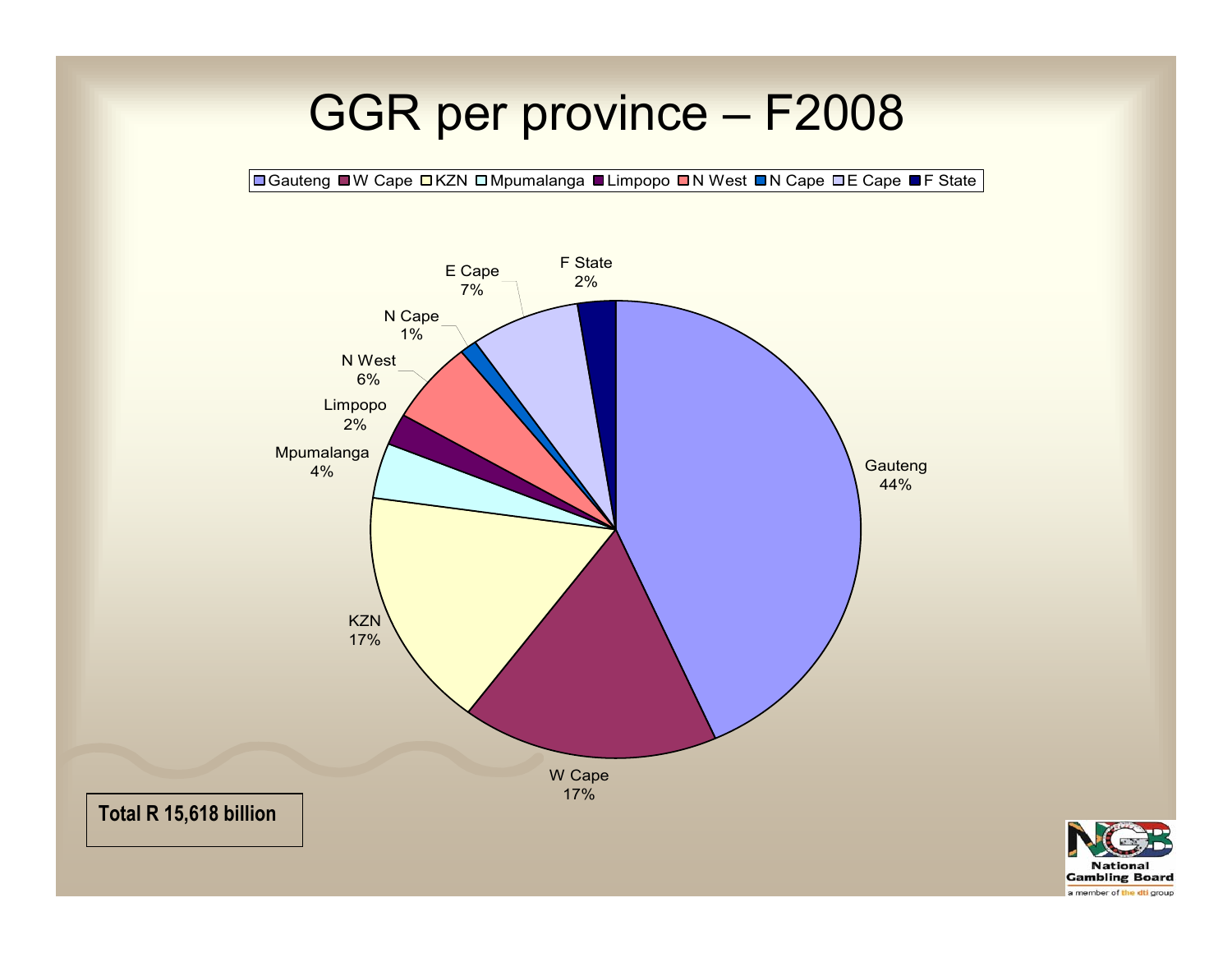## Tax/levy contribution per province – F2008

**■Gauteng ■W Cape ロKZN ロMpumalanga ■Limpopo ■N West ■N Cape □E Cape ■F State** 



a member of the dti group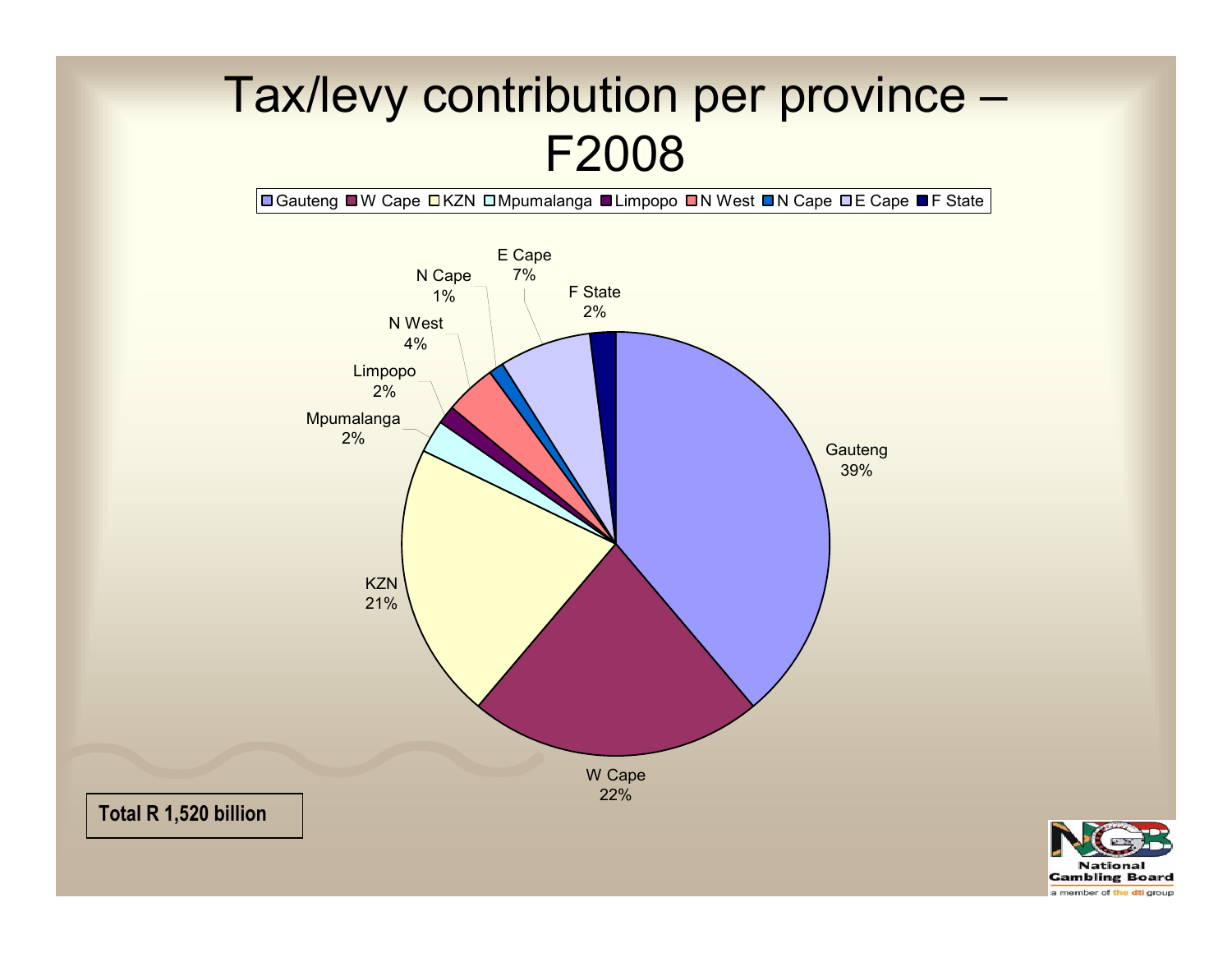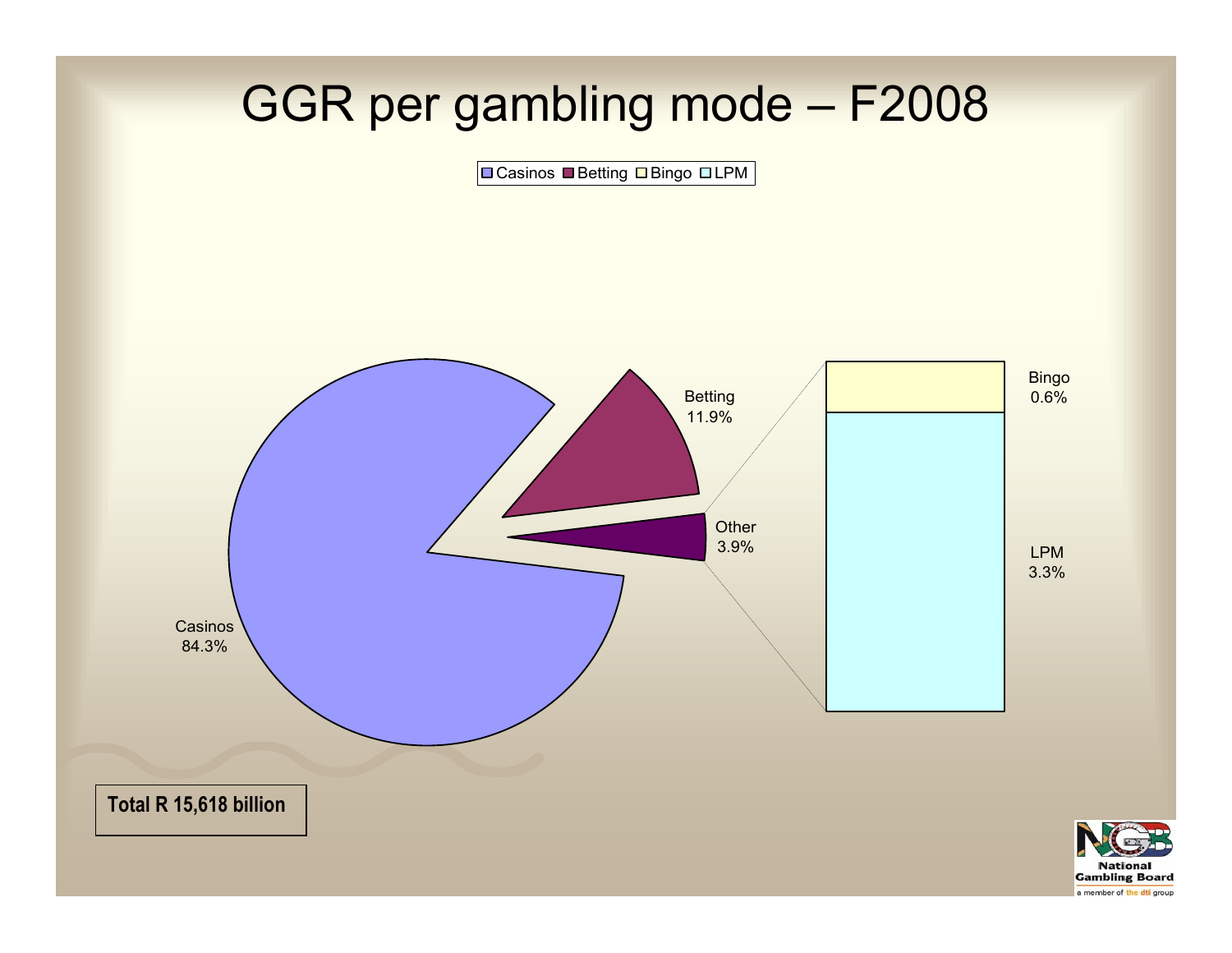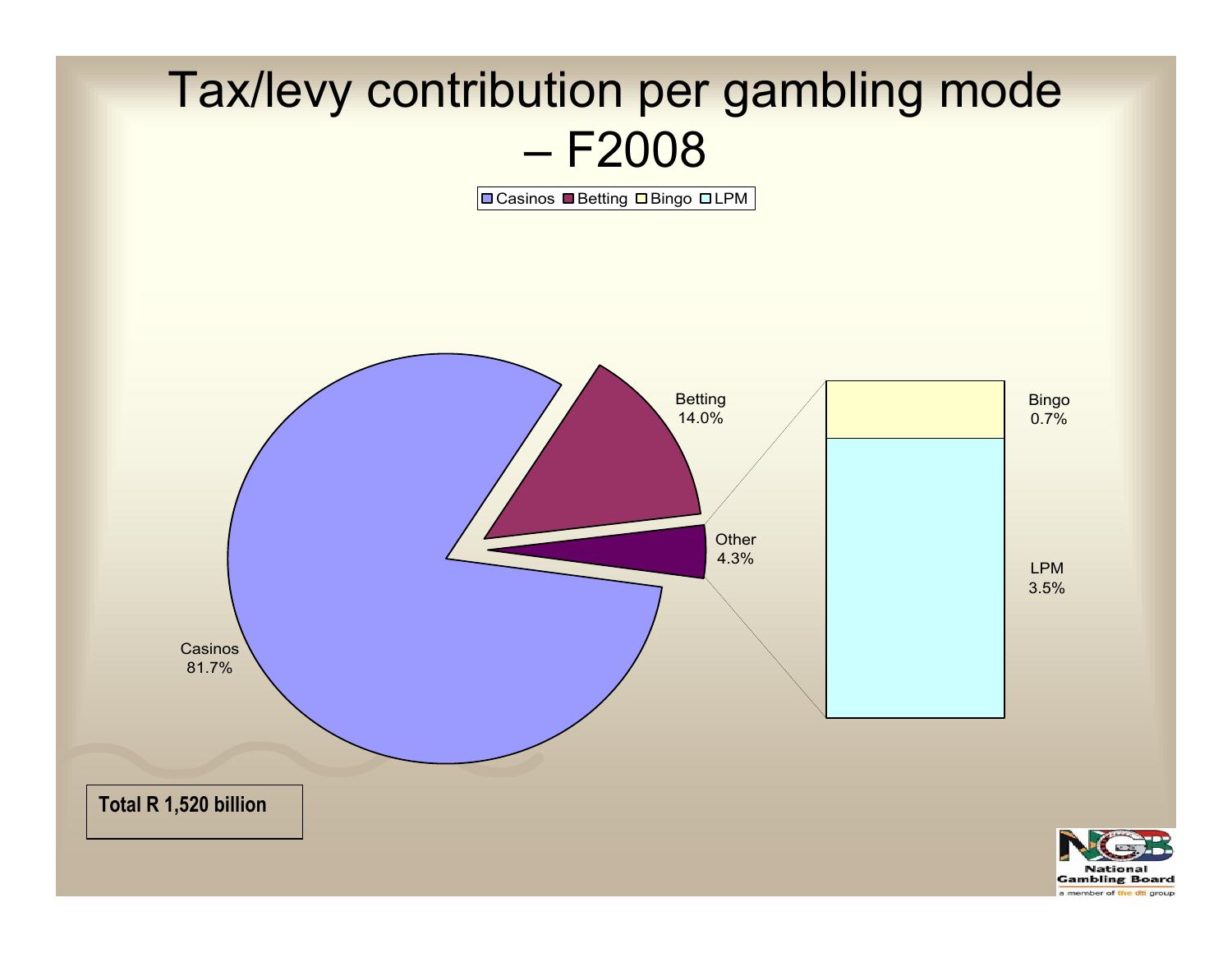## RTP % per gambling mode – F2008

Q1 Q2 Q3 Q4

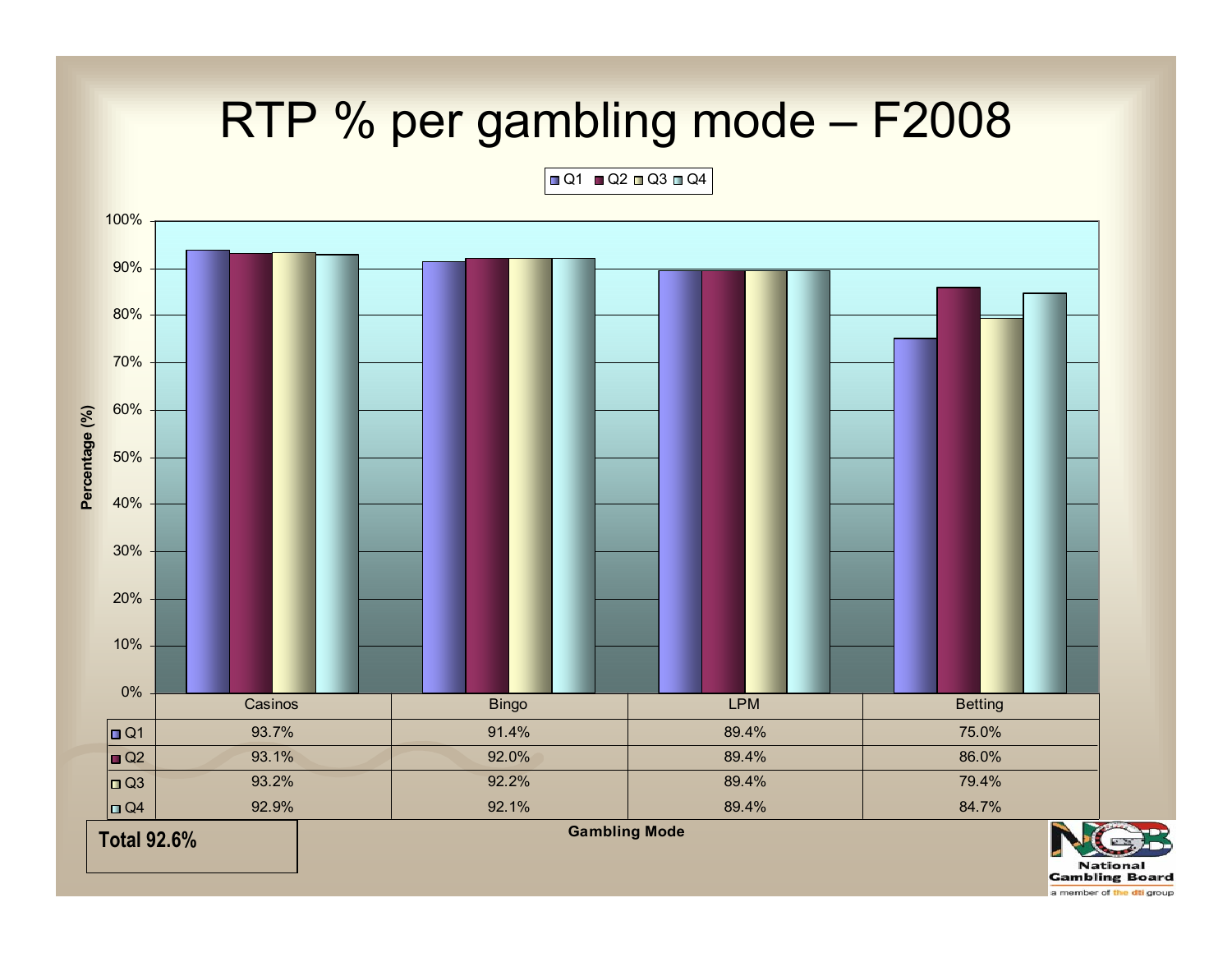#### Quarterly casino turnover – F2008

| Gauteng ■ W Cape ■ KZN ■ Mpumalanga ■ Limpopo ■ N West ■ N Cape ■ E Cape ■ F State



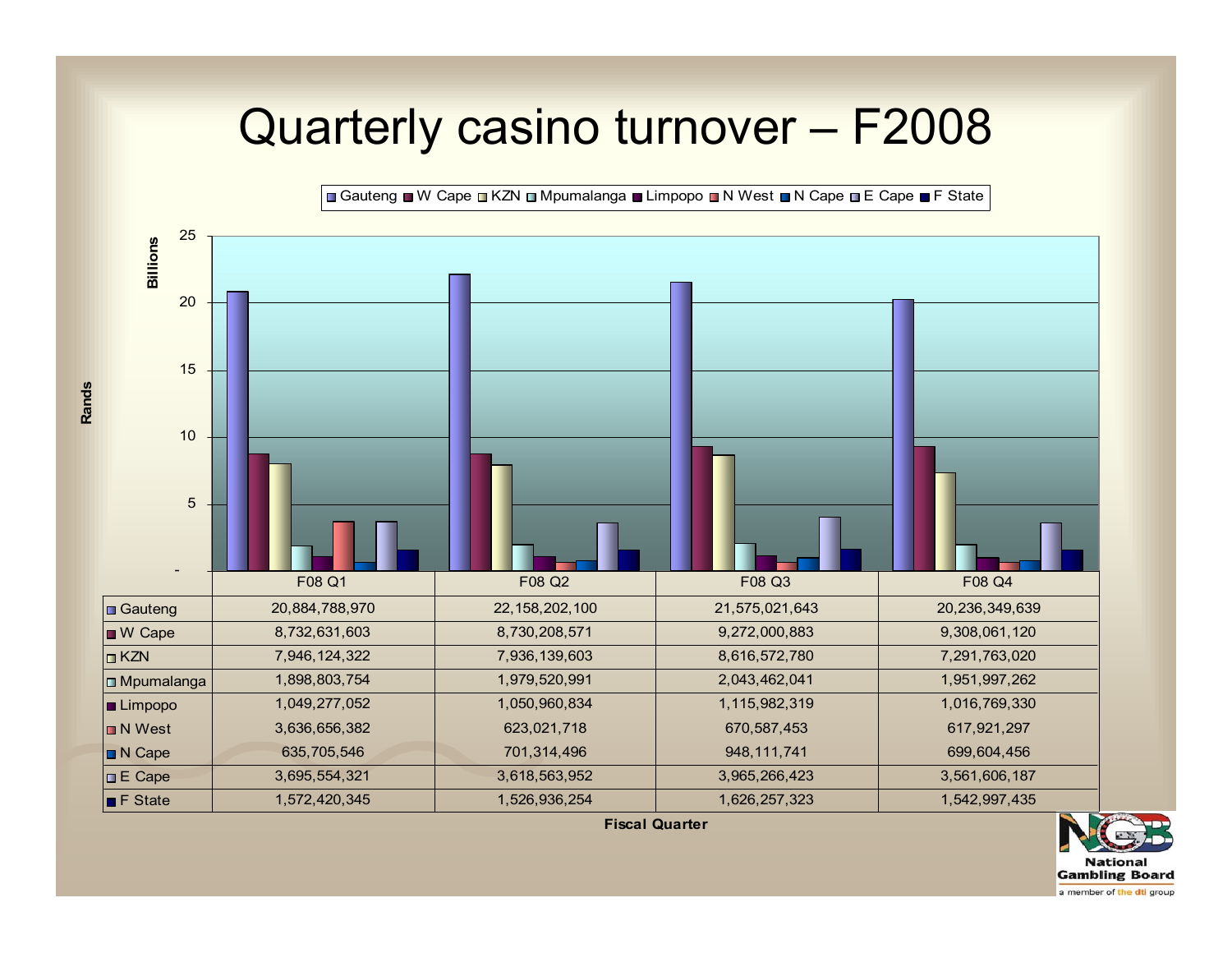#### Quarterly casino GGR – F2008

Gauteng W Cape GKZN G Mpumalanga B Limpopo GN West GN Cape GE Cape BF State



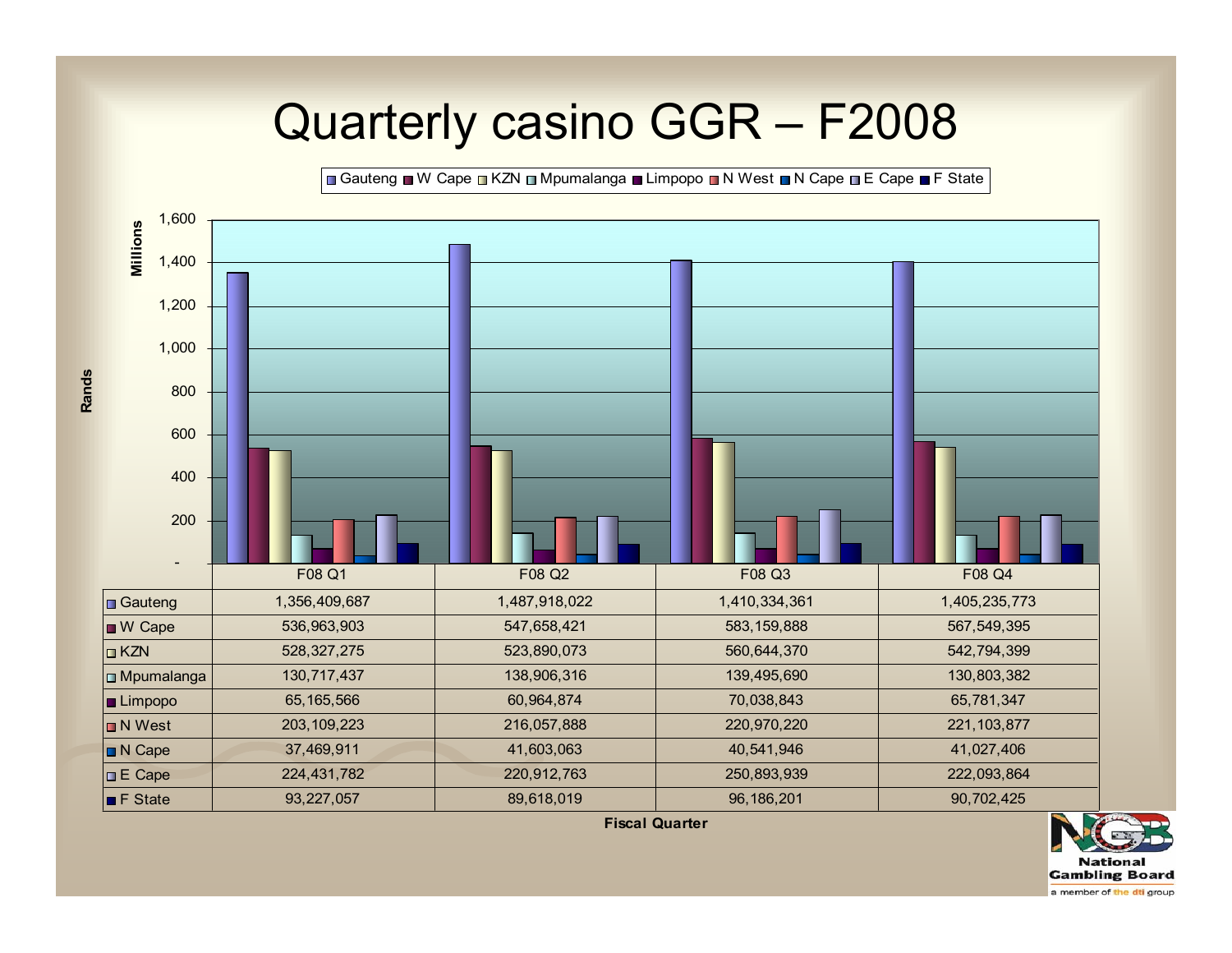#### Quarterly casino tax/levies - F2008



**Rands**

Gauteng W Cape **KZN** Mpumalanga Limpopo N West N Cape N Cape F State

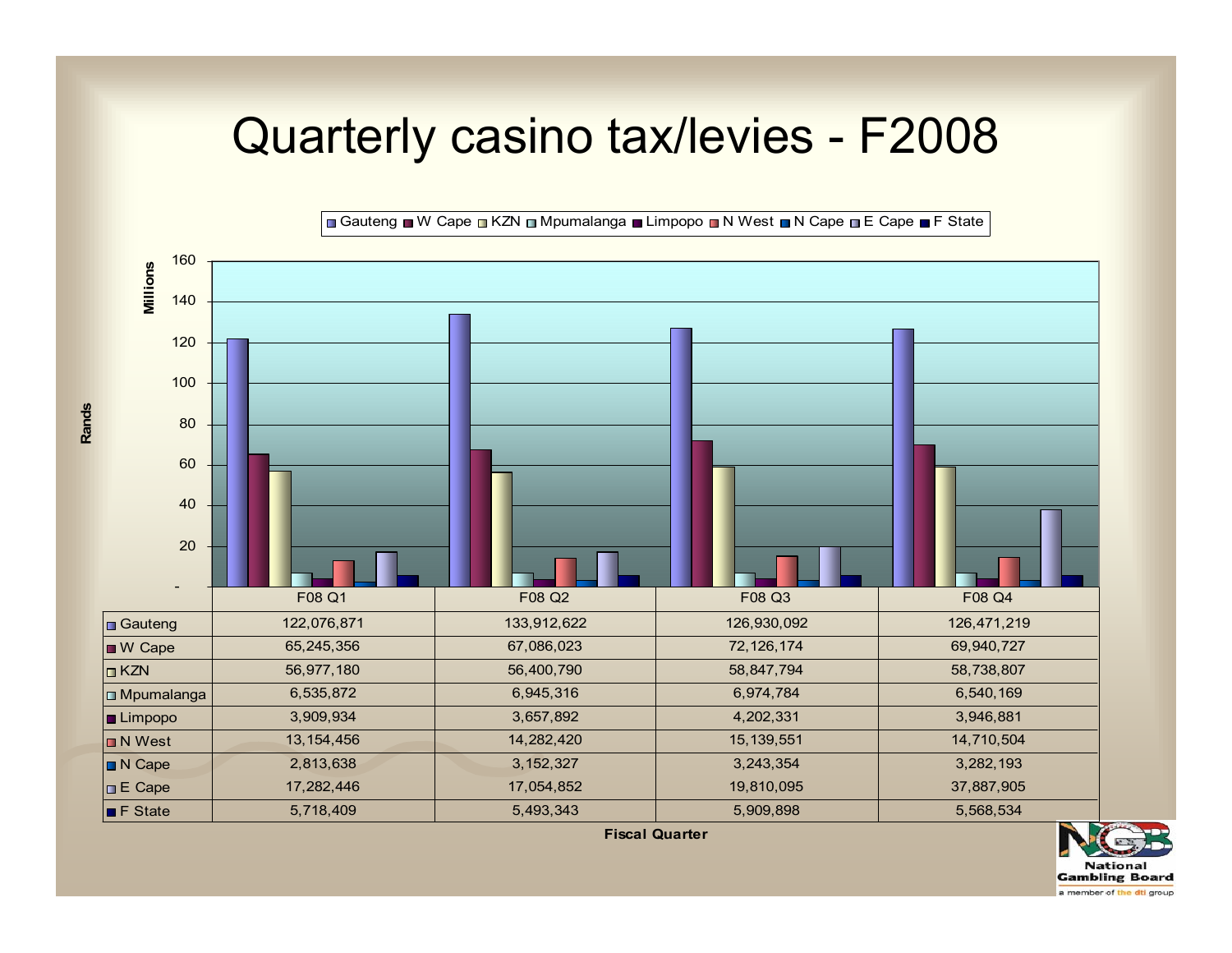#### Quarterly casino RTP % – F2008



**Fiscal Quarter**



Percentage (%) **Percentage (%)**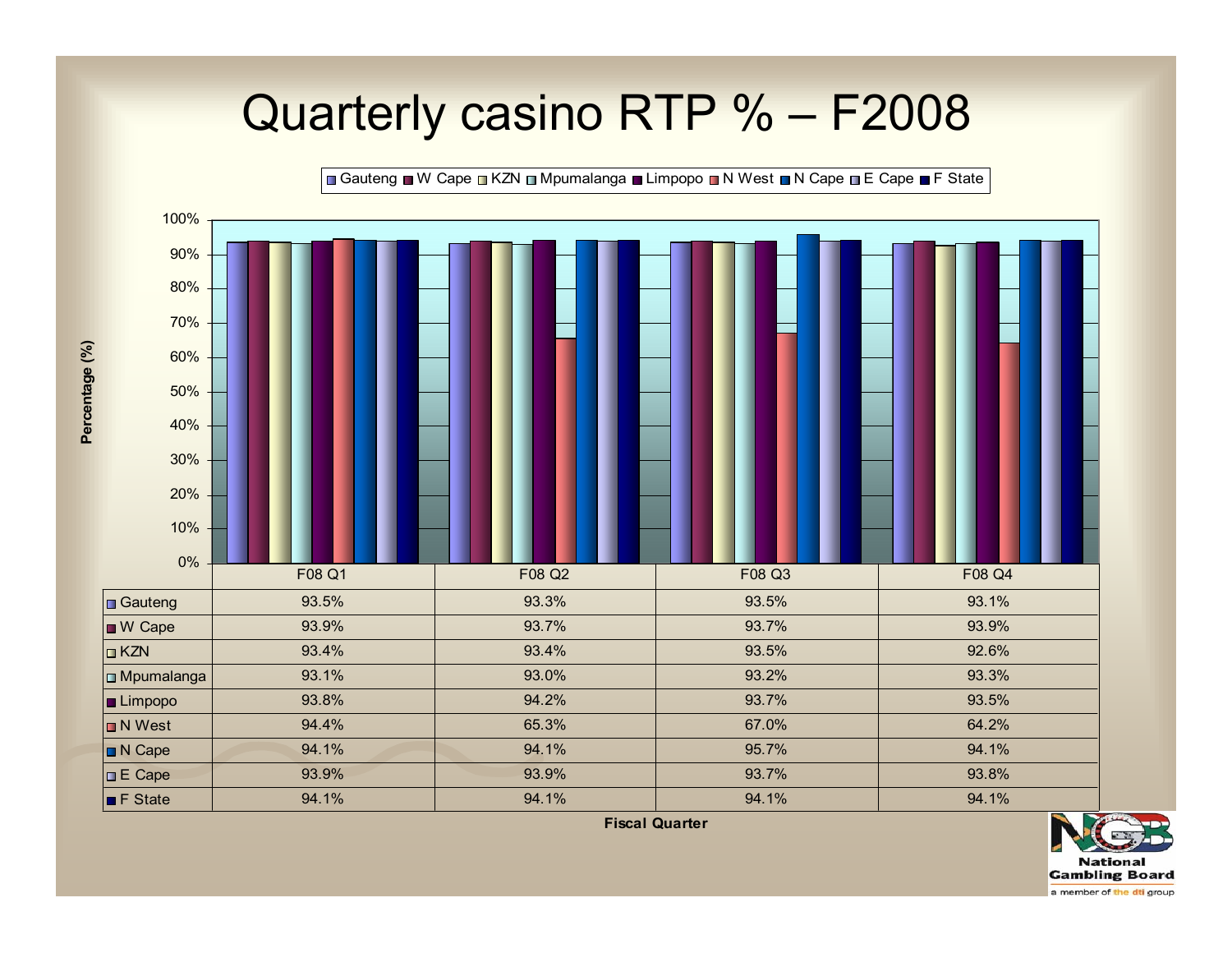## Quarterly betting turnover [Bookmakers & Totalisators] – F2008

**■ Gauteng ■ W Cape ■ KZN □ Mpumalanga ■ Limpopo ■ N West ■ N Cape ■ E Cape ■ F State** 



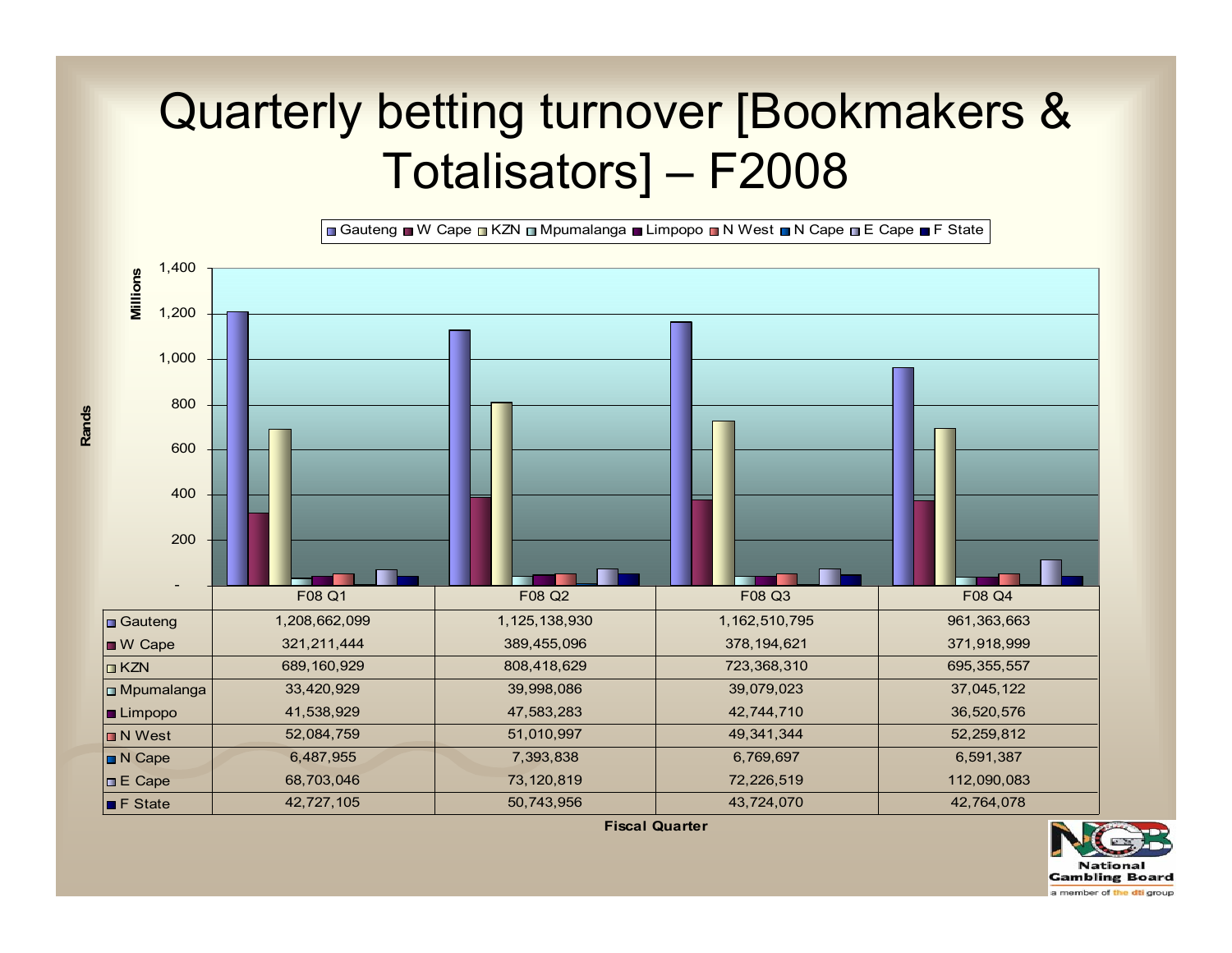## Quarterly betting GGR [Bookmakers & Totalisators] – F2008

**■ Gauteng ■ W Cape ■ KZN ■ Mpumalanga ■ Limpopo ■ N West ■ N Cape ■ E Cape ■ F State** 



**Rands**

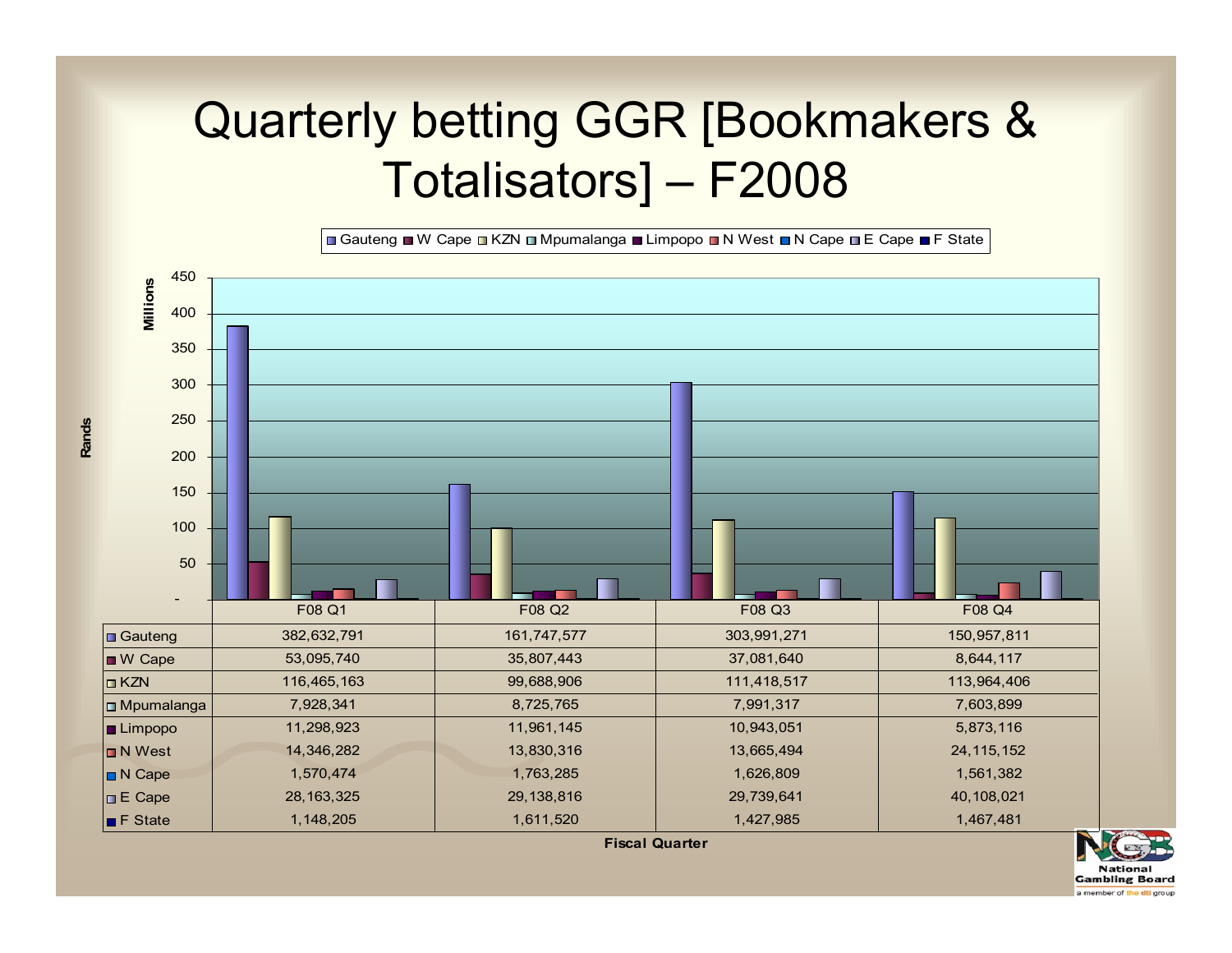## Quarterly betting [bookmakers & totalisators] tax/levies - F2008



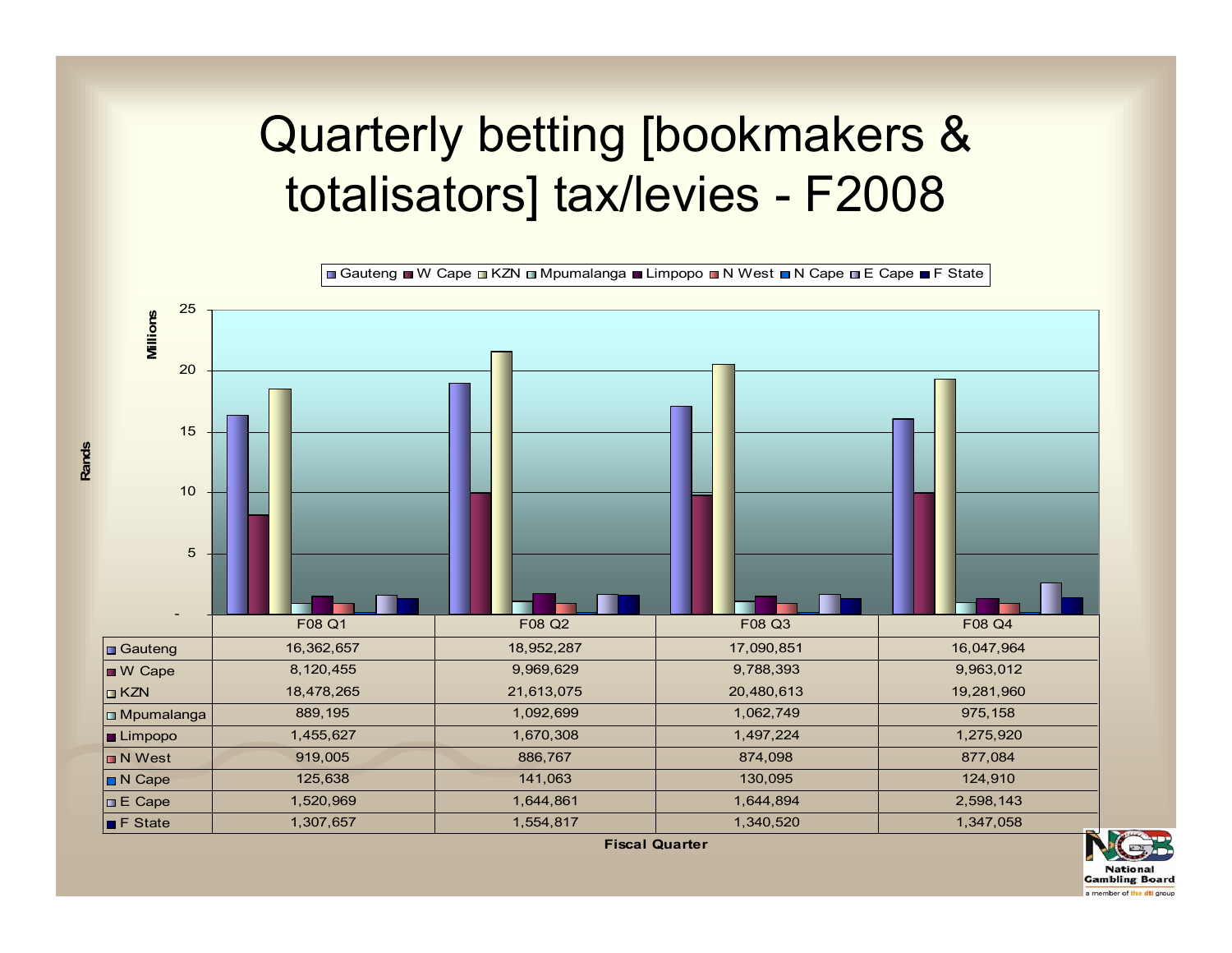## Quarterly betting RTP % [Bookmakers & Totalisators] – F2008



**Fiscal Quarter**



Percentage (%) **Percentage (%)**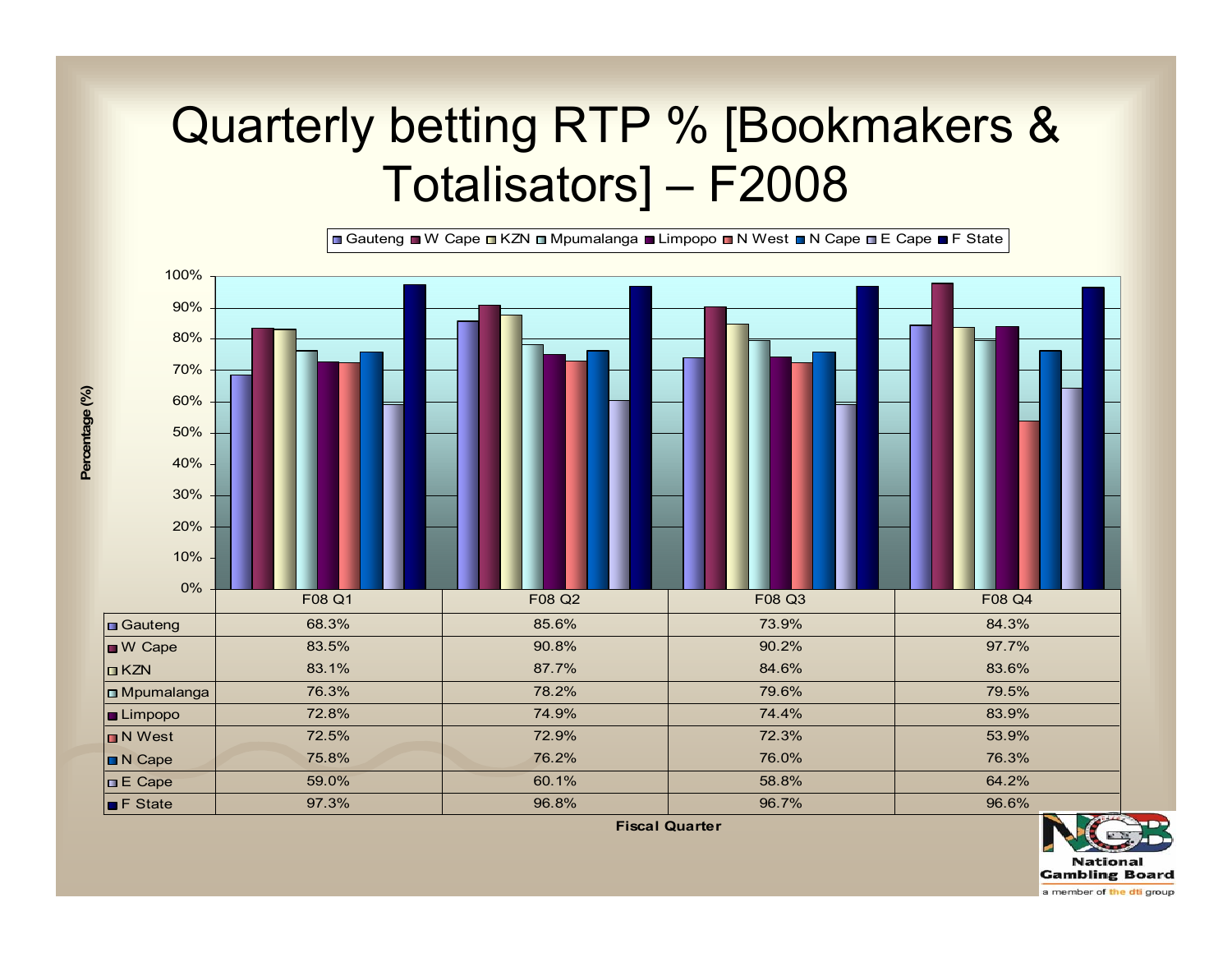#### Quarterly bingo turnover – F2008

Gauteng W Cape N KZN N Mpumalanga Limpopo N West N Cape N E Cape F State



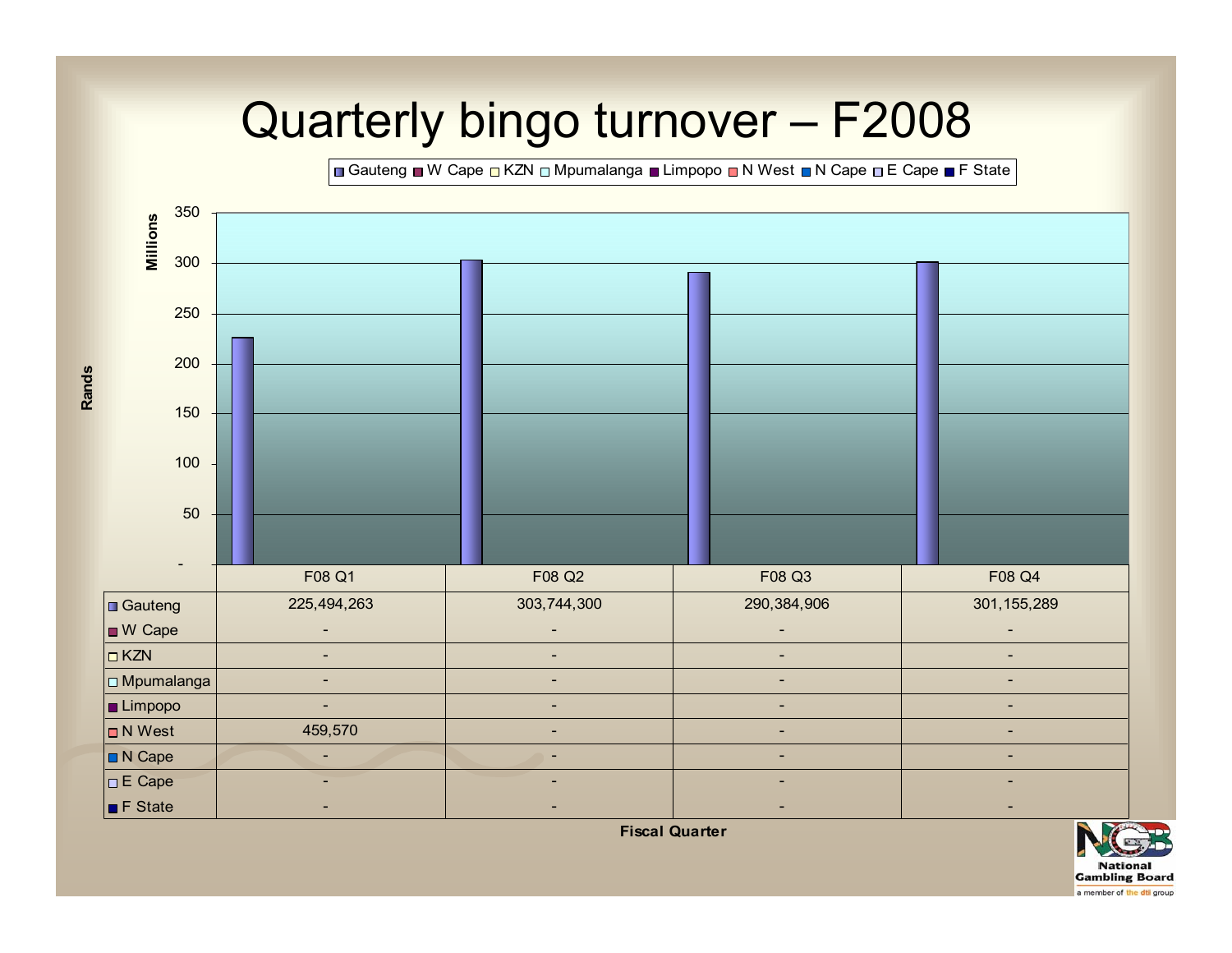## Quarterly bingo GGR – F2008

 $\Box$  Gauteng ■ W Cape  $\Box$  KZN  $\Box$  Mpumalanga ■ Limpopo ■ N West ■ N Cape  $\Box$  E Cape ■ F State

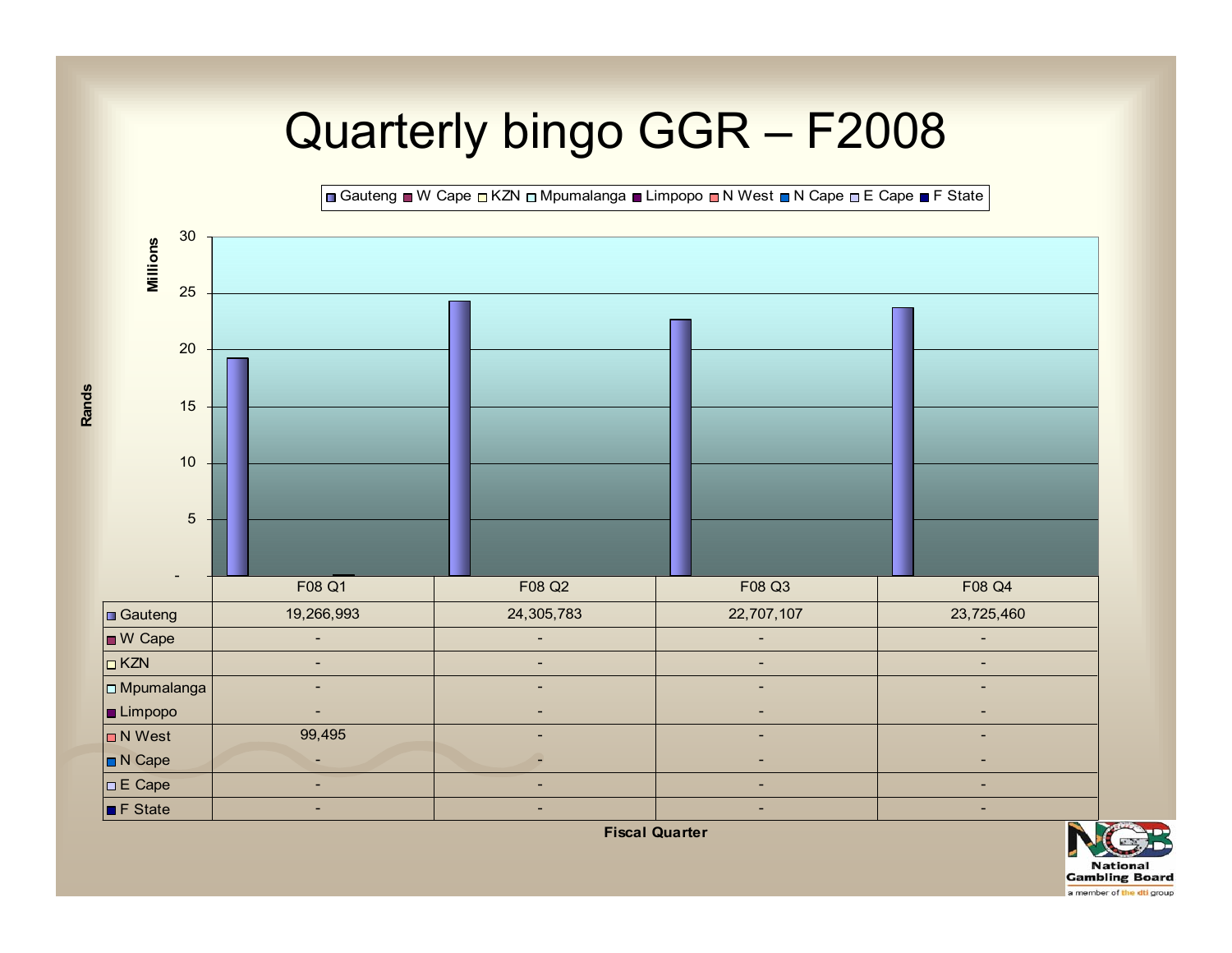## Quarterly bingo tax/levies - F2008

B Gauteng ■ W Cape □ KZN □ Mpumalanga ■ Limpopo ■ N West ■ N Cape □ E Cape ■ F State

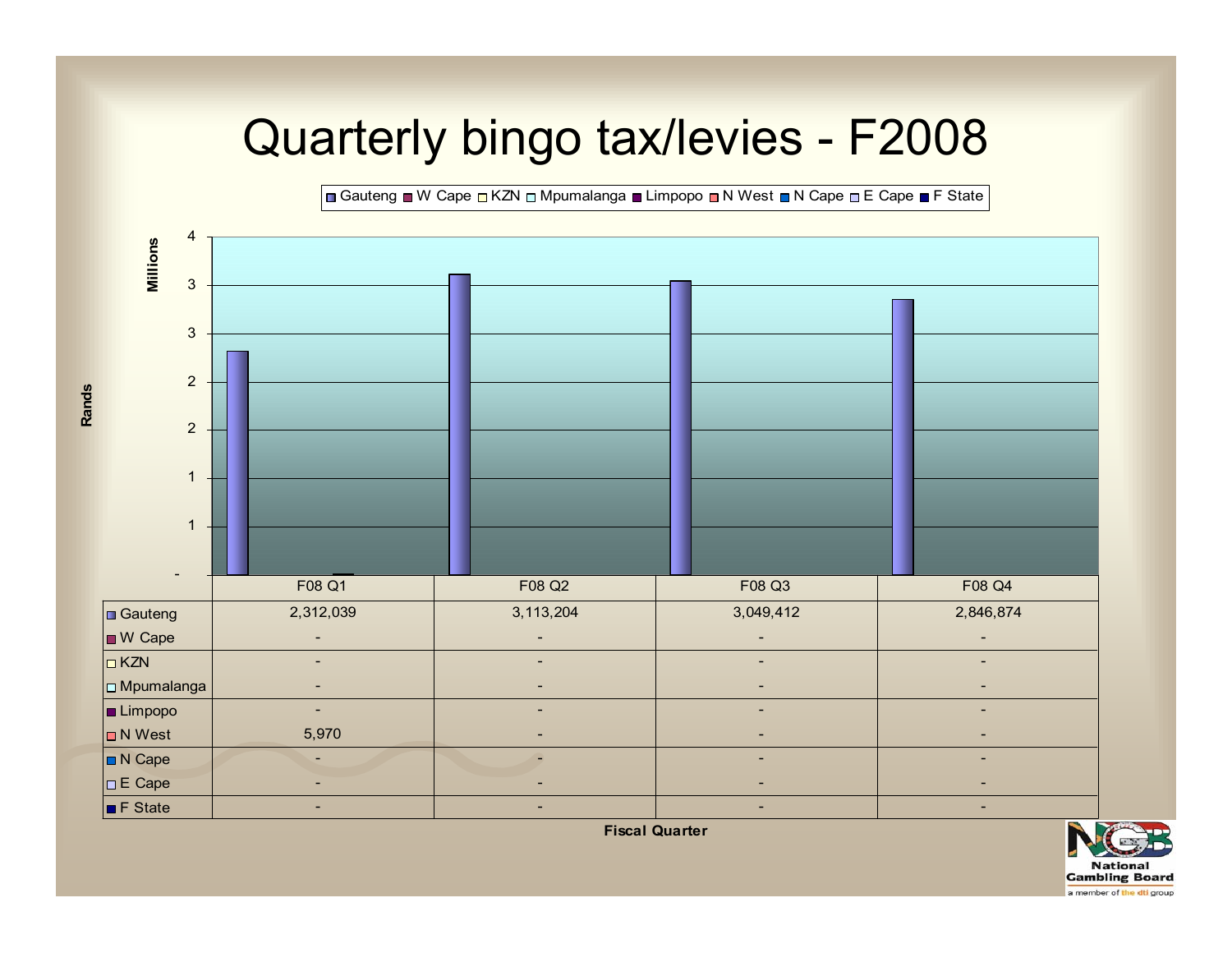## Quarterly bingo RTP % – F2008

B Gauteng W Cape DKZN D Mpumalanga W Limpopo W West N Cape DE Cape W F State



**Percentage (%)**

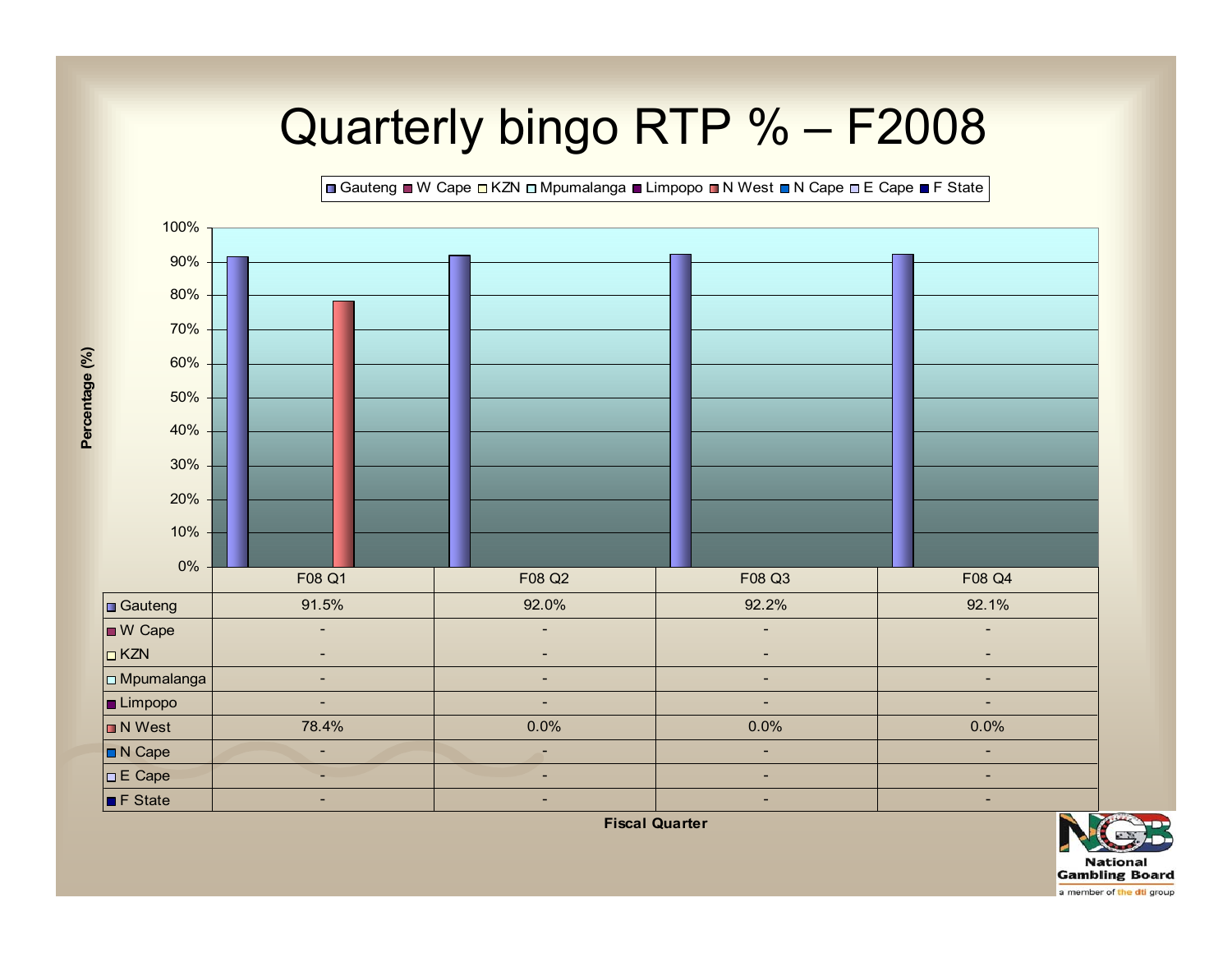#### Quarterly LPM turnover – F2008

**Gauteng W Cape E KZN E Mpumalanga WE Limpopo E N West E N Cape E Cape WE State** 



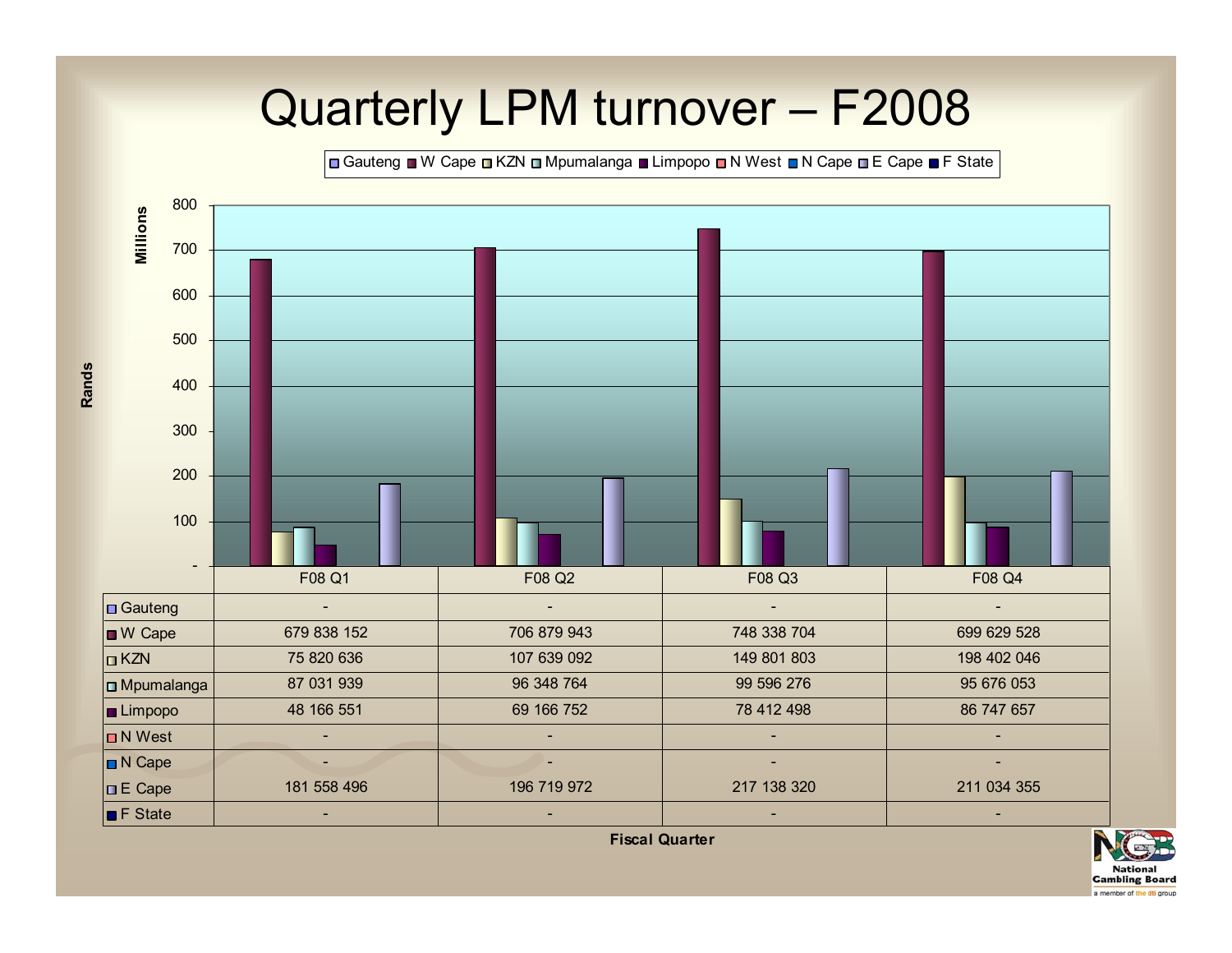#### Quarterly LPM GGR – F2008

Gauteng W Cape DKZN D Mpumalanga W Limpopo D N West D N Cape DE Cape DF State



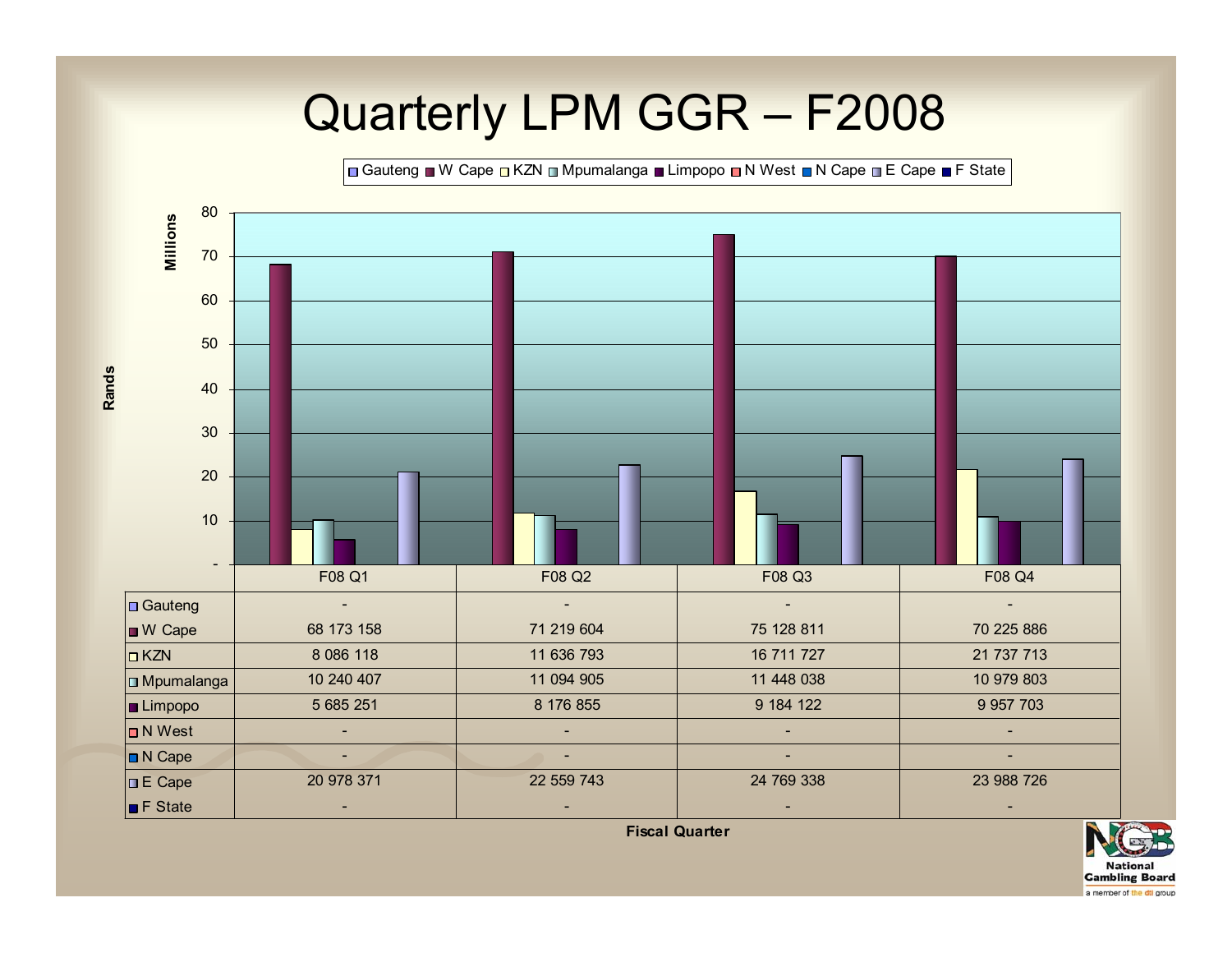## Quarterly LPM tax/levies – F2008

Gauteng W Cape DKZN Mpumalanga W Limpopo N West N Cape N E Cape W F State



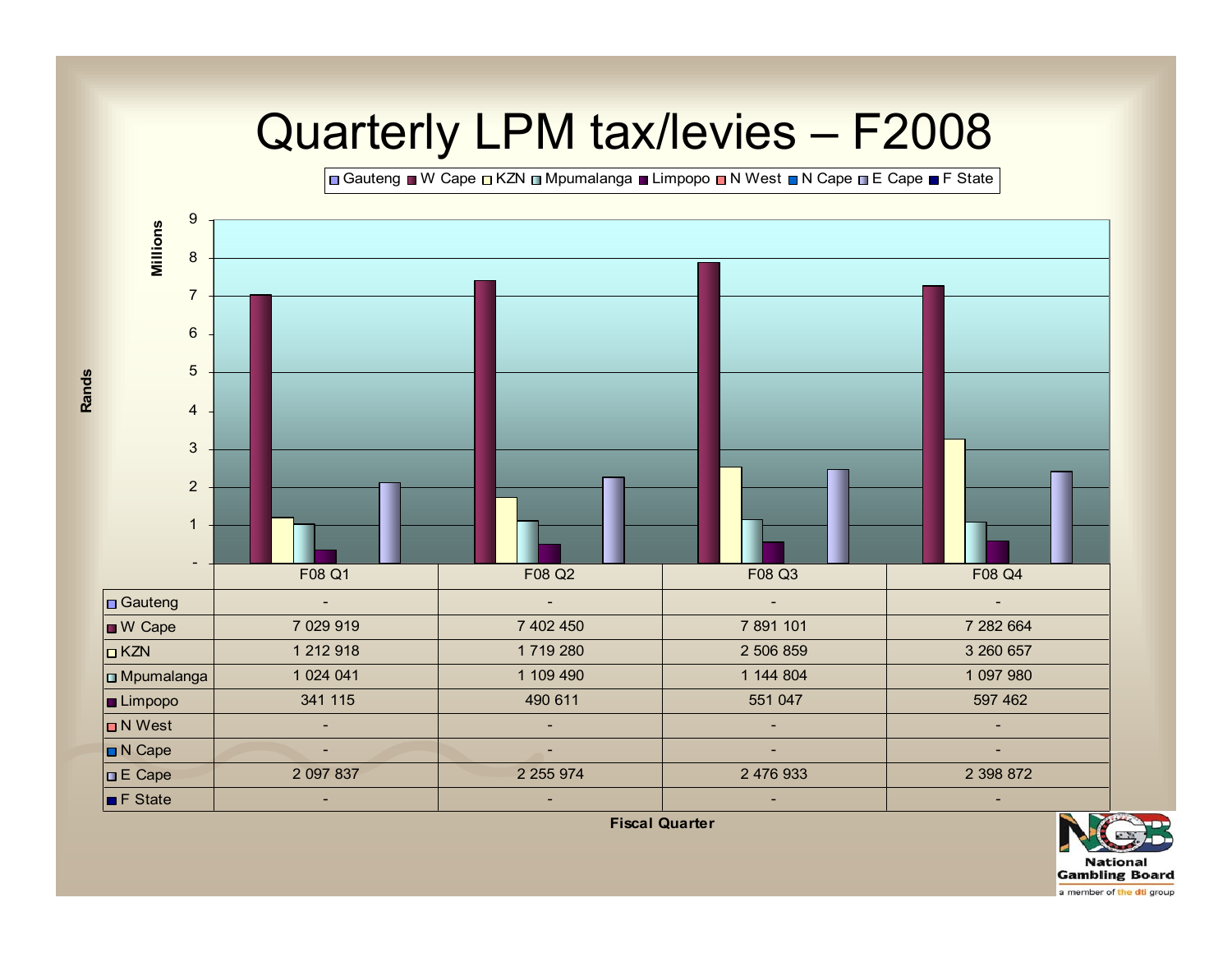#### Quarterly LPM RTP% – F2008

Gauteng W Cape  $\Box$  KZN  $\Box$  Mpumalanga W Limpopo  $\Box$  N West  $\Box$  N Cape  $\Box$  E Cape  $\Box$  F State



**Fiscal Quarter**



Percentage (%) **Percentage (%)**